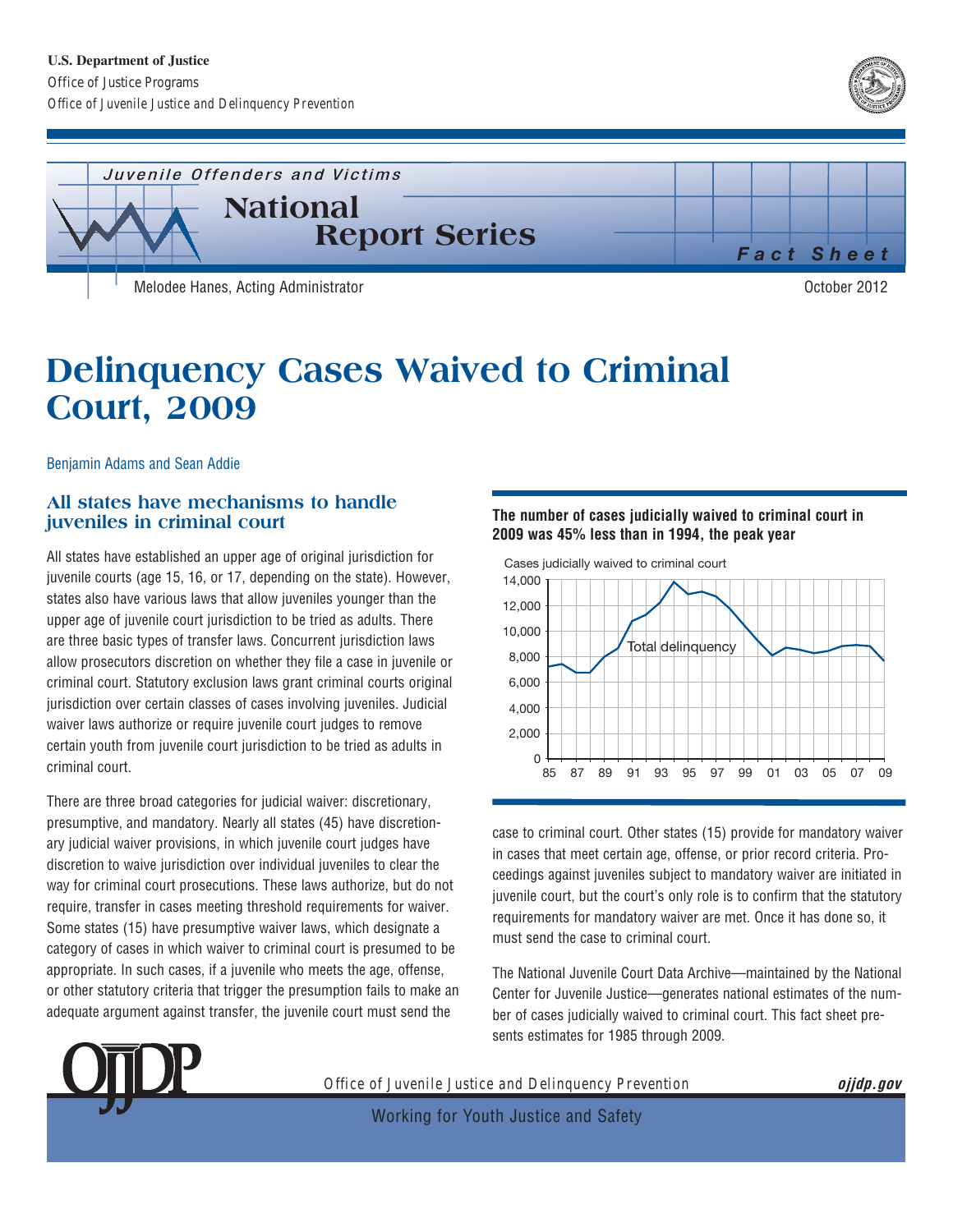# **For every 1,000 petitioned delinquency cases, 9 were waived to criminal court**

In 2009, U.S. courts with juvenile jurisdiction handled more than 1.5 million delinquency cases. More than half (55%) of these cases were handled formally (i.e., a petition was filed requesting an adjudication or waiver hearing). Of the petitioned delinquency caseload, about 1% resulted in judicial waiver. The number of delinquency cases judicially waived peaked in 1994 at 13,800 cases. This represented a 91% increase over the number of cases waived in 1985 (7,200). In 2009, juvenile courts waived an estimated 7,600 delinquency cases, 45% fewer cases than in 1994.

Much of the decline throughout the 1990s was driven by the decline in violent crime by juveniles. However, part of the decline in judicial waivers can be attributed to the simultaneous and widespread expansion of nonjudicial transfer laws. As a result of these new and expanded laws, many cases that might have been subject to waiver proceedings in previous years were undoubtedly filed directly in criminal court, bypassing the juvenile court altogether.

## **Since 1993, waived person offense cases have outnumbered waived cases for other offense categories**

The number of judicially waived person offense cases increased 140% between 1985 and 1994 and then fell substantially through 2001, down 42% from its 1994 peak. Between 2001 and 2008, the number of cases waived increased 29% and then declined 18% between 2008 and 2009. By comparison, waived drug offense cases peaked in 1991, 416% greater than the 1985 number. Between the peak year and 2009, waived drug offense cases declined 46%. There have also been substantial declines since 1994 in the number of waived property and public order offense cases (55% and 36%, respectively). From 1993 to 2009, with one exception (1998), person offenses outnumbered property offenses among waived cases. Before 1993, property offense

**Although the number of waived cases declined greatly since the mid-1990s, the number was greater in 2009 than in 1985 for person, drug, and public order offense cases** 



cases outnumbered person offense cases among waivers—at times by a ratio of nearly 2:1.

# **Trends in the use of waiver vary by the most serious offense charged**

From 1989 through 1992, petitioned drug offense cases were more likely to be waived to criminal court than any other offense category. The proportion of drug offense cases that were judicially waived peaked in 1991 at 4.2% (1,800 cases) and declined to 1.1% (1,000 cases) in 2009. Between 1993 and 2009, petitioned person offense cases were more likely to be judicially waived than cases involving other offenses. In 2009, 1.7% of formally handled (or petitioned) person offense cases were waived compared with 1.1% of drug offense cases, 0.8% of property offense cases, and 0.3% of public order offense cases.

## **The likelihood of judicial waiver declined after the early 1990s for all four general offense categories**



## **Half of waived cases involved person offenses**

The offense profile and characteristics of cases judicially waived to criminal court have changed considerably. From 1985 to 1992, property offense cases made up the largest share of the waived caseload. Beginning in 1993, person offense cases accounted for a greater proportion of the waived caseload than property offense cases. Compared with 1985, the waived caseload in 2009 included a greater proportion of person offense cases (46% versus 33%) and drug offense cases (13% versus 5%) and a smaller proportion of property offense cases (31% versus 53%).

Although the proportions of waived cases involving females and younger juveniles increased between 1985 and 2009, the vast majority of waived cases involved males age 16 or older. Between 1985 and 2009, the proportion of waived cases involving males decreased (from 95% to 89%) as did the proportion of waived cases involving juveniles age 16 or older (from 94% to 89%). Judicially waived cases included a greater proportion of black youth in 1994 (the peak year) than in 2009.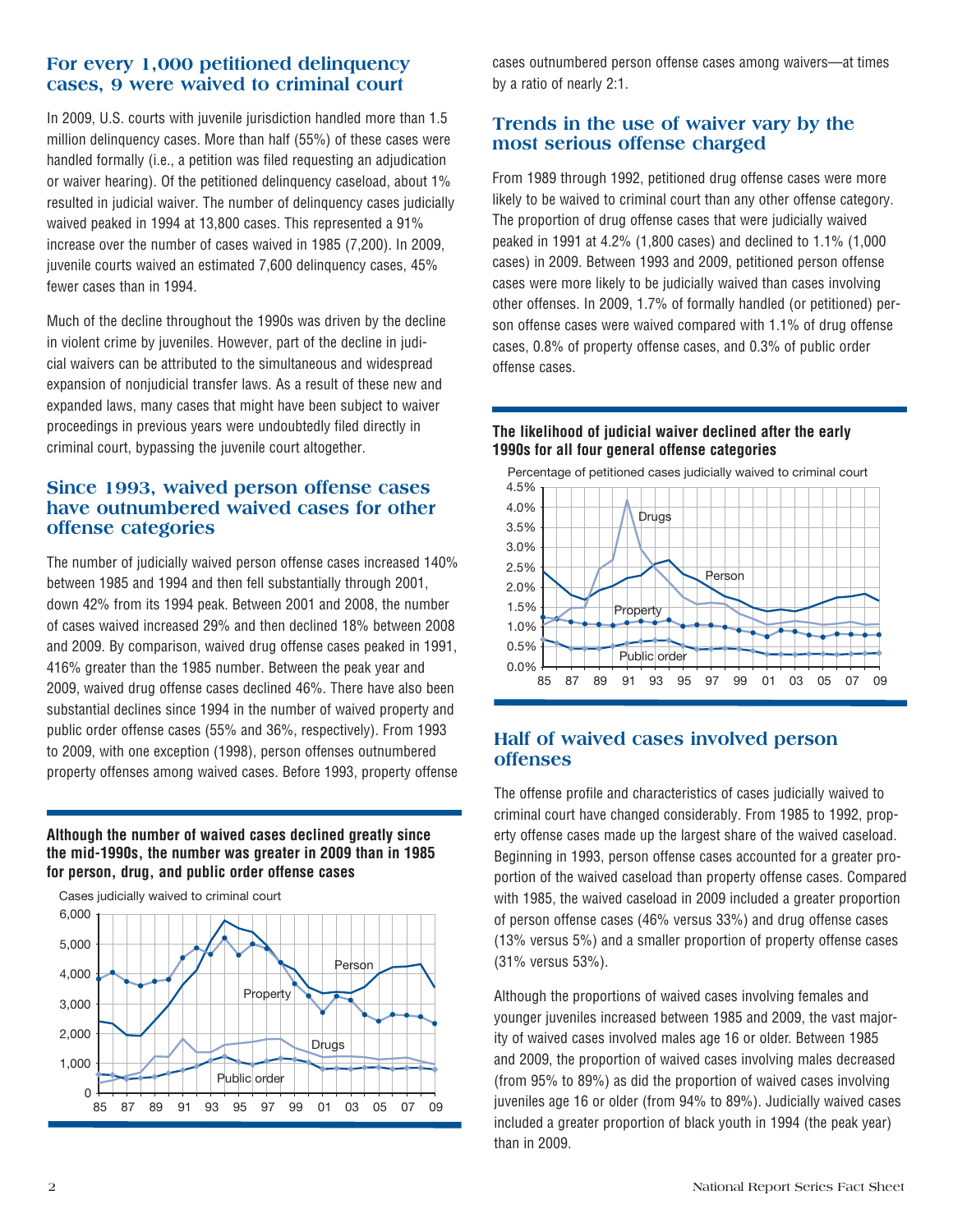#### **Cases involving males were much more likely to be judicially waived to criminal court than those involving females**







- $\blacksquare$  In 2009, for males, person offense cases were far more likely to be judicially waived to criminal court than cases in any other offense category. For females, drug offense cases were most likely to be waived.
- $\blacksquare$  In 2009, person offense cases involving males were 4 times as likely to be judicially waived as those involving females.
- $\blacksquare$  For both males and females, the proportion of person offense cases judicially waived was lower in 2009 than in 1985.

**The offense profile and characteristics of cases judicially waived to criminal court have changed considerably** 

| Offense/demographic         | 1985           | 1994   | 2009  |
|-----------------------------|----------------|--------|-------|
| <b>Total cases waived</b>   | 7,200          | 13.800 | 7,600 |
| <b>Most serious offense</b> |                |        |       |
| Person                      | 33%            | 42%    | 46%   |
| Property                    | 53             | 38     | 31    |
| Drugs                       | 5              | 12     | 13    |
| Public order                | 9              | 9      | 10    |
| Gender                      |                |        |       |
| Male                        | 95%            | 94%    | 89%   |
| Female                      | 5              | 6      | 11    |
| Age at referral             |                |        |       |
| 15 or younger               | 6%             | 15%    | 11%   |
| 16 or older                 | 94             | 85     | 89    |
| Race/ethnicity              |                |        |       |
| White                       | 59%            | 54%    | 58%   |
| <b>Black</b>                | 40             | 42     | 38    |
| <b>Other</b>                | $\overline{2}$ | 3      | 3     |
|                             |                |        |       |

Notes: Data for 1994 are presented because it is the peak year for the number of cases judicially waived to criminal court. Detail may not add to 100% because of rounding.

Percentage of petitioned cases judicially waived to criminal court



Percentage of petitioned cases judicially waived to criminal court



 $\blacksquare$  Patterns in the likelihood of judicial waiver for males were similar to that of females across general offense categories. For example, the likelihood of judicial waiver for drug offense cases involving males increased substantially between 1985 and 1991 (from 1.1% to 4.4%) and then declined considerably through 2009 to 1.1%. Judicially waived drug offense cases involving females followed the same pattern, increasing from 0.7% in 1985 to 2.5% in 1991 and then declining to 0.8% in 2009.

#### **Transfer mechanisms have changed and expanded over time**

Transfer laws in general—including both judicial waiver laws and other kinds of transfer laws that allow or require cases against juveniles to be filed directly in criminal court, bypassing juvenile court altogether proliferated and expanded dramatically during the 1980s and 1990s. Legislatures in nearly every state revised or rewrote their laws to broaden the scope of transfer—lower age and/or offense thresholds, moving away from individual and toward categorical handling, and shifting authority from judges to prosecutors. Between 1992 and 1999, 27 states extended the reach of judicial waiver laws, lowered age requirements, or otherwise broadened eligibility. Thirteen states enacted new presumptive waiver laws during the same period, and at least 9 states expanded or enacted new mandatory waiver laws. Nonwaiver transfer mechanisms, which had been relatively rare before this period, became more common and also more far-reaching: at least 22 states created or expanded statutory exclusion laws requiring that cases against some categories of juveniles be excluded from juvenile court and filed in criminal court, and 11 states enacted or expanded concurrent jurisdiction laws allowing prosecutors to make that choice themselves in certain cases.